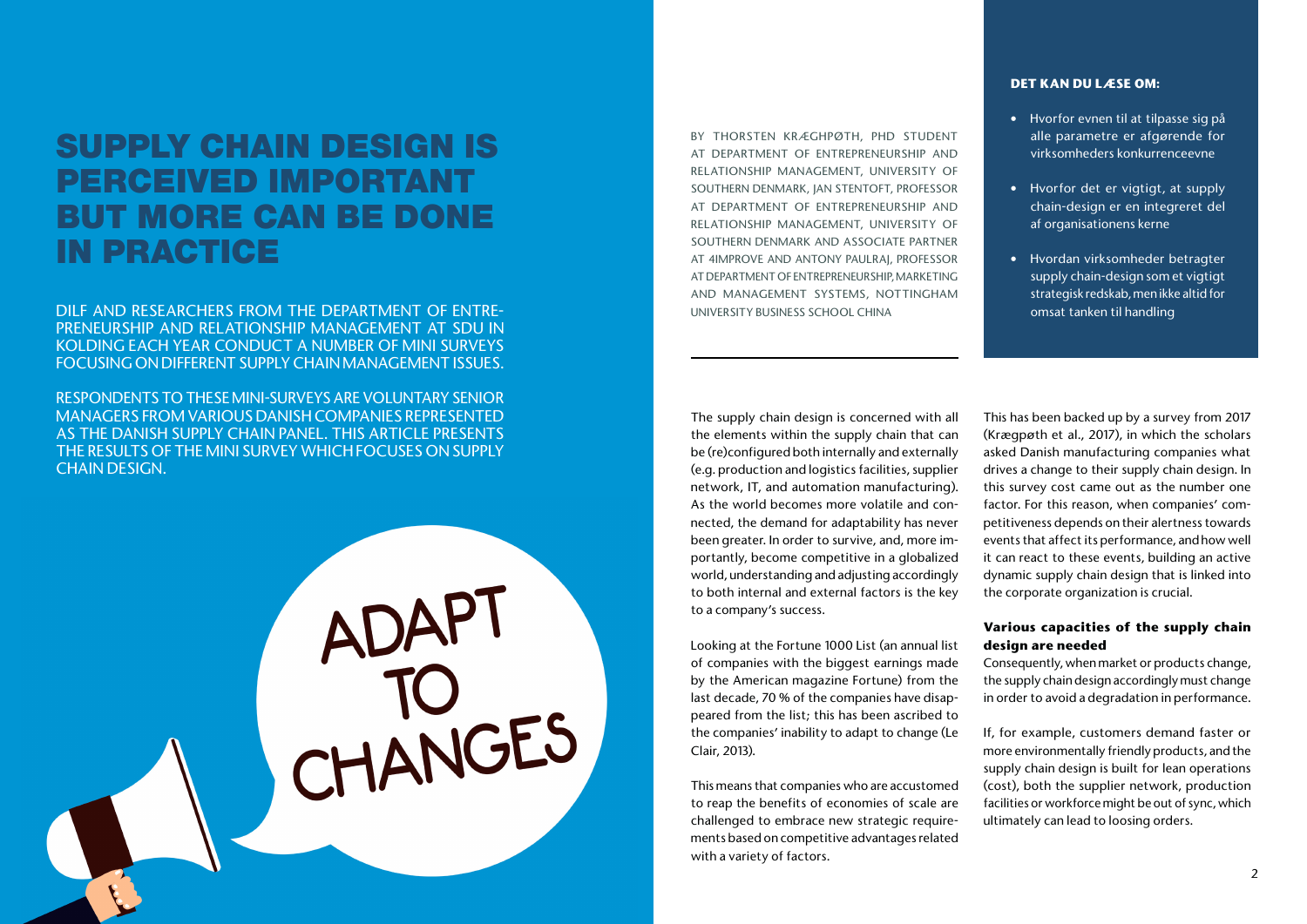#### RANK OF COMPETITIVE PARAMETERS

### RANK OF COMPETITIVE PARAMETERS FOR SUPPLY CHAIN DESIGN

Thus, to improve performance, companies ought to build and maintain various capabilities, especially when supply chains are organized geographically dispersed around the globe. However, developing the right supply chain capabilities is of high importance as resources are scarce. Hence, developing supply chain design, should be seen from a strategic perspective and linked to the organisation's core.

#### **The three areas of supply chain design**

When connecting supply chain design to the corporate organisation, we suggest dividing supply chain design into three main areas – structural, coordination and strategy/organization. This can make it easier to position the decisions towards the right shareholders when choosing which capabilities to develop or redesign to secure continued competitiveness.

swer that they need a supply chain redesign with an average of 3,22 on a five-point Likert scale where 3 is "sometimes" and 4 is "often". This indicates a certain awareness of the importance of supply chain design. Furthermore, supply chain design is on the corporate strategic agenda with an average of 3,59 on five-point Likert scale ranging from 1 "very low degree" to 5 "very high degree". It is quite surprising to see that only 57 % of the respondents answered to a high or a very high degree.

Structural design refers to the physical plants, inventories and distribution network; it mostly covers decisions that have an influence over a longer period of time. Coordination design pertains to the decisions about integration, information sharing and relationship governance, namely decisions that coordinate the supply chain design internally and externally. Lastly the strategy/organization design cares about what type of strategy the design should follow, which type of IT and technology platforms should be pursued, etc.

By linking these decisions to the demand of dynamic supply chains, it has been stated that it is no longer adequate for a company to review its supply chain design once every five to ten years (Melnyk et al., 2014).

Supply chain executives need to be at the front edge on how to compete, and when changes are likely to emerge, they need the capabilities to respond fast with the right supply chain design. In the present mini-survey, the respondents anThis paper sets out to examine how well supply chain design is connected to the rest of the organization; which factors influence the supply chain design and which elements are likely to be (re)designed within the supply chain in the years to come. The panel members evaluate this theme as being much relevant with a score on 4,1 on a five-point Likert scale. This might inspire and help supply chain managers to bring supply chain design into the company's strategic agenda.

#### **Competitive parameters**

Figure 1 shows how the respondents have ranked five competitive parameters based on average scores. 55 % have ranked cost as the most important competitive parameter followed by responsiveness and risk/quality. Supply chain design based on new parameters of innovation and sustainability obtains the lowest ranking. This result indicates that the classical parameters of cost, responsiveness and risk/quality still dominate corporate strategies.

The respondents have also been asked to rank competitive parameters for their supply chain design. Figure 2 shows that it is the classical parameters of cost, responsiveness and risk/quality that dominate the design.

Sustainability and innovation has obtained middle values; while these might be emergent parameters, they still are not considered as critical design parameters yet.







Figure 2. Source: The Danish Supply Chain Panel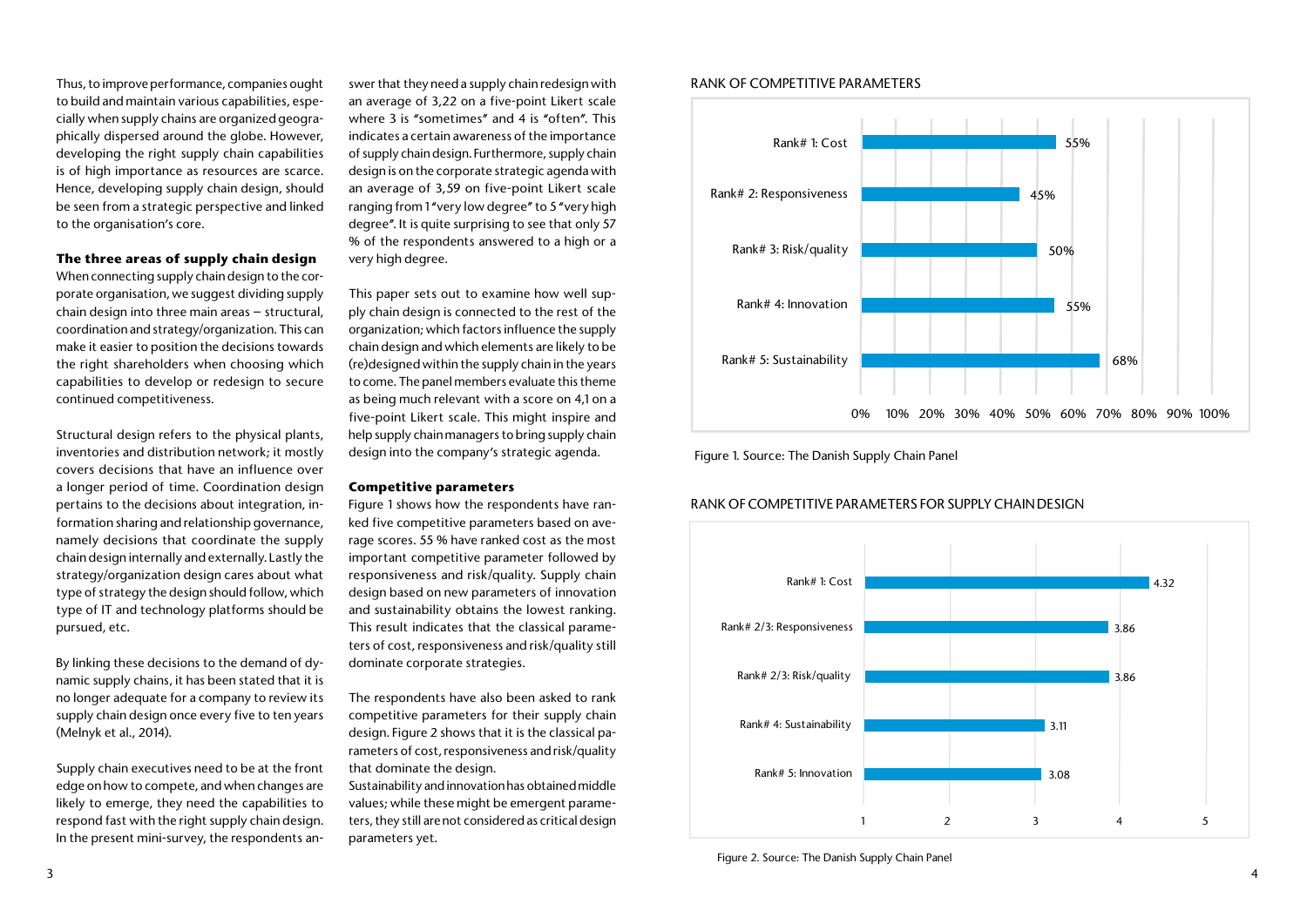#### **External and internal influencers**

The respondents have been asked to evaluate the factors that impact the design of their supply chains. Such factors are divided into external as well as internal factors.

The external factors comprise customers, competitors, suppliers and environmental factors as legislation and globalization. Internal factors are related to strategy, organizational structures, product mix and product life-cycle issues.

As figure 3 shows, both external factors and internal factors obtained relatively higher mean values indicating that both groups of factors are important in supply chain designs. It is surprising that internal factors receive such high an average, indicating that several supply chains still struggle with internal alignment and design issues.

In contrast, it is encouraging to see that external factors are evaluated with such importance,

thereby signalling a clear recognition of the importance to design towards external performance requirements.

#### **Design decisions**

The respondents have been asked to evaluate three categories of design decisions: 1) structural design decisions, 2) coordination decisions, and 3) strategy/organization decisions. The results of these data are being analysed in the following figure. Structural design elements are concerned with location of distribution and production, capacity, inventory and supplier management.

Figure 5 shows that the location of distribution seems to be the most used design elements among the respondents with an average on 3,94. The upstream part seems not to be that important; this seems to be in line with a recent literature study on supply chain design that reveals a dominated focus on internal and downstream related design decisions.

5 6

Figure 3. Source: The Danish Supply Chain Panel







Figure 4. Source: The Danish Supply Chain Panel



#### LIKELIHOOD OF CHANGES IN SUPPLY CHAIN DESIGN OVER THE NEXT FIVE YEARS

#### MOST USED STRUCTURAL SUPPLY CHAIN DESIGN ELEMENTS



Figure 5. Source: The Danish Supply Chain Panel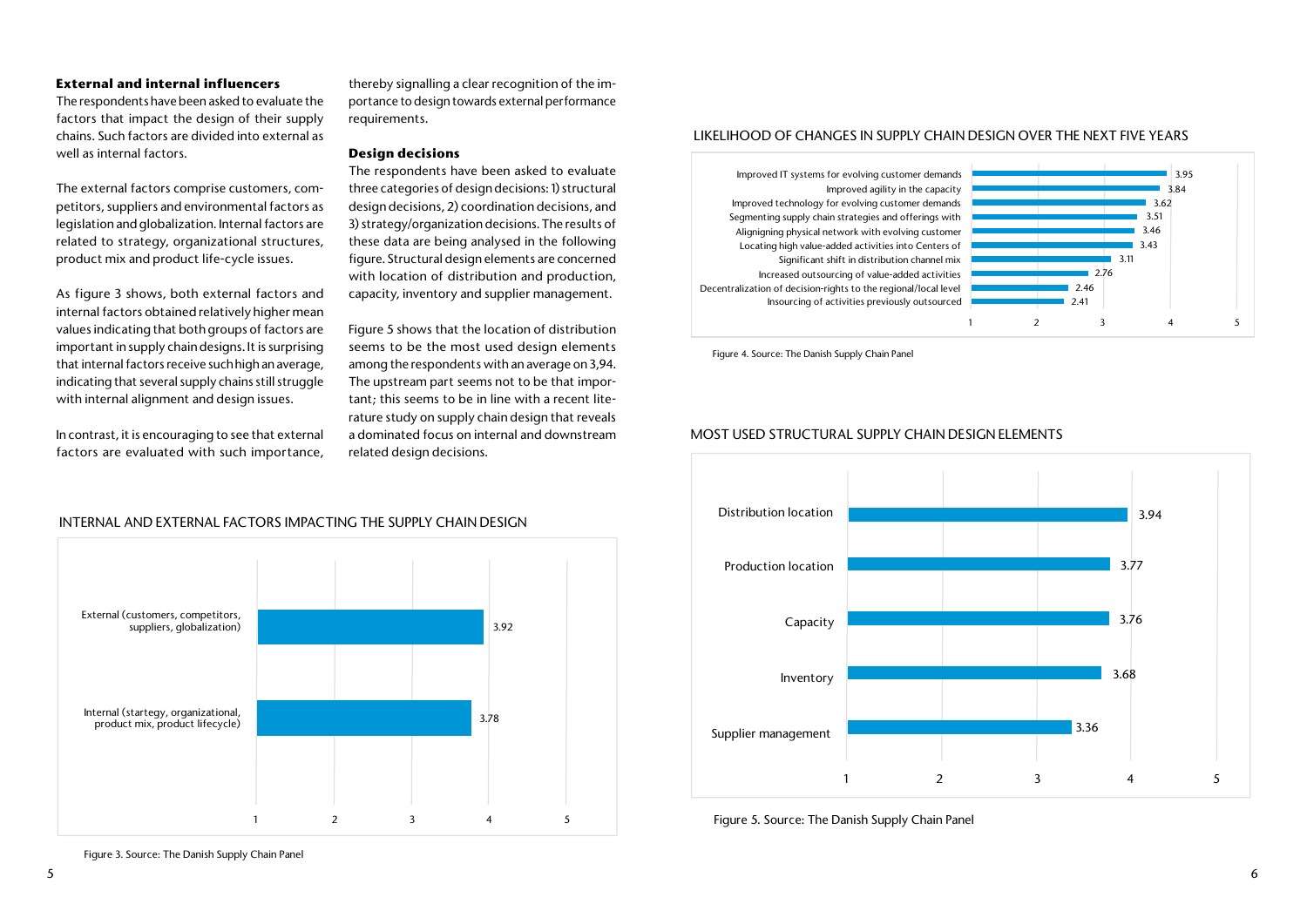Figure 6 includes the answers to the question about the type of coordination element that is being used in designing supply chains. As for the coordination element, we focus on how the international functions as well as external customers and suppliers interact. Data reveals that integration is the highest scoring coordination element with an average on 3,24.

Overall, the mean values do not differ much between integration, routing, relationship governance and information sharing and is centred around mean values of 3, indicating either a lack of consciousness of coordination elements or simply that they are not perceived as being important.

The panel members were asked to evaluate which type of strategy and organization design they see as the most used. Figure 7 indicates that IT systems is the most used with an average on 3,78, followed by technology in general with 3,59.

It is surprising that management capabilities obtained the lowest average (3,24) indicating that the companies seem to be more willing to invest in IT systems and technology than in people.

Finally, the respondents were asked about the extent to which other functions in their organizations are part of the supply chain design discussions. The panel members answer with an average on 3,16 that marketing/sales are included in such discussions and that product development is included with an average on 3,43.

In other words, product development seems to be included more than marketing/sales. Also, it is evident that both groups are only included to a high or a very high degree in about half of the companies. There seems to be a potential improvement area here in that the companies need to integrate important strategic elements for marketing/sales as well as product development in the supply chain design.

#### **Conclusion**

This paper has focused on the importance of supply chain design as a critical element for maintaining and further developing competitiveness

 Overall, the data reveals that the panel members find this theme very important and that it is still the classical parameters of cost, responsiveness and risk/quality that drive supply chain designs. In spite of a perceived relevance of supply chain design, it seems that companies still struggle to get supply chain design on the strategic agenda.

One way to achieve this is to involve marketing/sale and product development more in such issues. However, data from this minisurvey find that there are still room for improvement for such involvement and internal integration.

This is also evident by looking at the decision category "coordination" that obtains the lowest mean values compared with the two other decision categories of "structure" and "strategy/organization". In other words, there seems to be a potential of improvements in supply chain design by focusing more on the coordination category.

We hope this article can stimulate further conversations and analyses about the current supply chain designs in order to evaluate whether they are in sync with customer and market requirements.



Figure 6. Source: The Danish Supply Chain Panel

#### MOST USED COORDINATION ELEMENTS IN SUPPLY CHAIN DESIGN

# MOST USED STRATEGY/ORGANIZATION DESIGN ELEMENT



Figure 7. Source: The Danish Supply Chain Panel